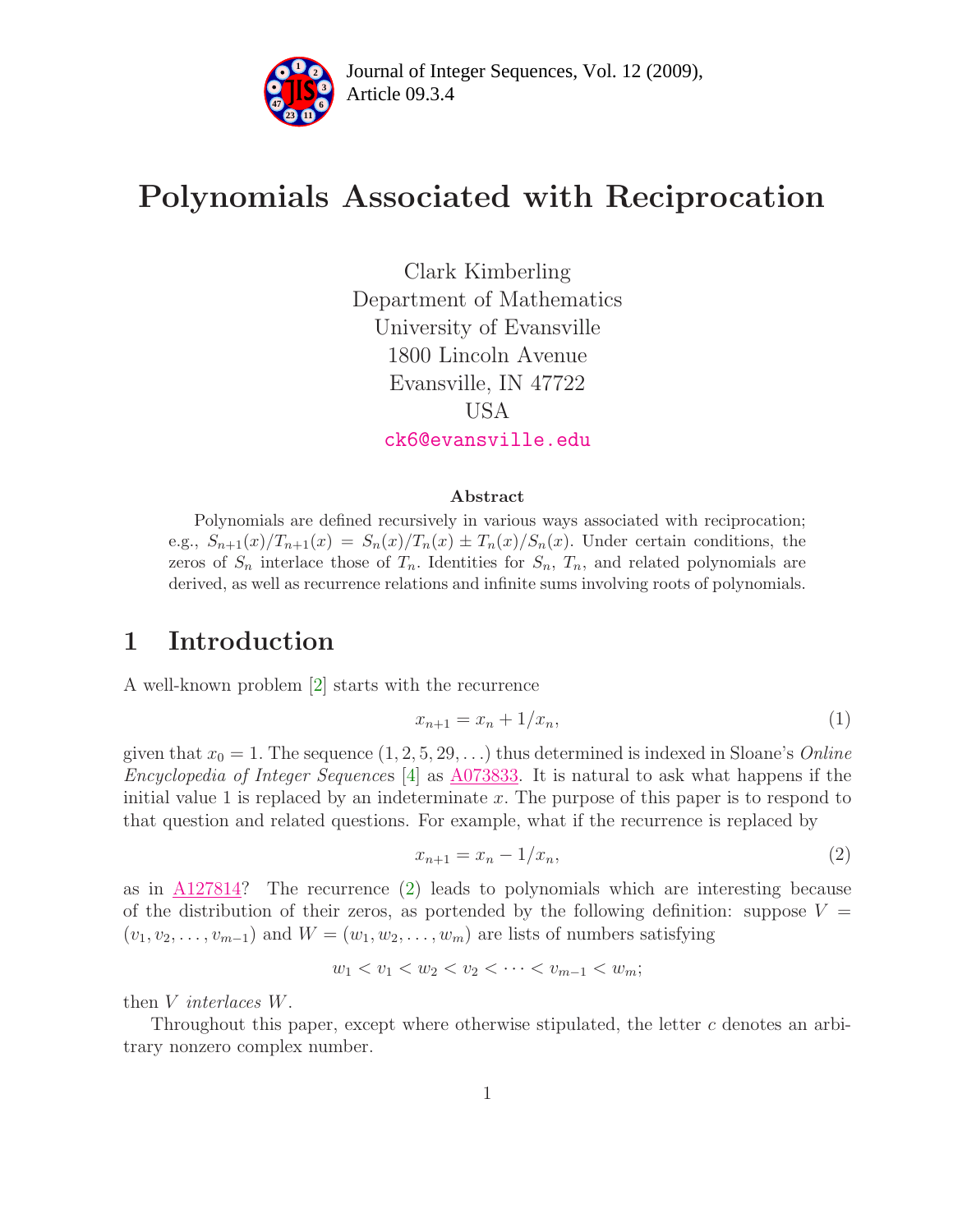### 2 The recurrence  $S_{n+1}/T_{n+1} = (1/c)(S_n/T_n - T_n/S_n)$

Define polynomials  $S_1 = S_1(x) = x$ ,  $T_1 = T_1(x) = 1$ , and

<span id="page-1-3"></span>
$$
S_{n+1} = S_n^2 - T_n^2, \quad T_{n+1} = c S_n T_n,
$$
\n(3)

<span id="page-1-0"></span>so that

$$
S_{n+1}/T_{n+1} = (1/c)(S_n/T_n - T_n/S_n),
$$
\n(4)

<span id="page-1-5"></span>and for  $n \geq 2$ ,

$$
T_n = c^{n-1} S_1 S_2 \cdots S_{n-1},
$$
  
\n
$$
S_{n+1} = (S_n - c^{n-1} S_1 S_2 \cdots S_{n-1}) (S_n + c^{n-1} S_1 S_2 \cdots S_{n-1}).
$$
\n(5)

If  $c = 1$ , then [\(4\)](#page-1-0) is the recurrence [\(2\)](#page-0-0) with  $x_n = S_n/T_n$ . For  $c > 0$  and  $n \ge 1$ , let  $\mathcal{Z}_n$  be the list of zeros of  $S_n$  in increasing order, so that

$$
\mathcal{Z}_1 = (0), \quad \mathcal{Z}_2 = (-1, 1),
$$

and  $\mathcal{Z}_3$  is the ordered list consisting of the numbers  $(\pm c \pm \sqrt{c^2 + 4})/2$ ; e.g., if  $c = 1$ , then  $\mathcal{Z}_3 = (-\varphi, -1/\varphi, 1/\varphi, \varphi)$ , where  $\varphi = (1 + \sqrt{5})/2$ , the golden ratio.

If V and W are ordered lists, we shall employ the set-union symbol ∪ for the *ordered* union of the merged list formed by the numbers in V and W, thus:  $V \cup W$ . Note that  $S_n$ has degree  $2^{n-1}$ , that  $T_n$  has degree  $2^{n-1} - 1$ , and that  $\bigcup_{k=1}^n \mathcal{Z}_k$  lists the zeros of  $T_n$ .

<span id="page-1-4"></span>**Theorem 1.** Suppose that c is a nonzero real number and  $n \geq 1$ . Then  $\bigcup_{k=1}^{n}$  $\bigcup_{k=1}^{\infty} \mathcal{Z}_k$  interlaces  $\mathcal{Z}_{n+1}.$ 

*Proof.* First, suppose that  $c > 0$ . Clearly  $\mathcal{Z}_1$  interlaces  $\mathcal{Z}_2$ . It will be helpful to denote the zeros of  $S_n$  in increasing order by  $r_{n,i}$  where  $i = 1, 2, ..., 2^{n-1}$ . To complete a two-part first induction step, we shall show that  $\mathcal{Z}_1 \cup \mathcal{Z}_2$  interlaces  $\mathcal{Z}_3$ . The function  $f_2 = S_2/S_1$  is continuous and rises strictly from  $-\infty$  to  $\infty$  on each of the intervals  $(-\infty, r_{11})$  and  $(r_{11}, \infty)$ . Therefore there exist unique numbers  $r_{31}, r_{32}$  such that

<span id="page-1-1"></span>
$$
r_{31} < r_{21} < r_{32} < r_{11}, \quad f_2(r_{31}) = -c, \quad f_2(r_{32}) = c \tag{6}
$$

<span id="page-1-2"></span>and  $r_{33}$ ,  $r_{34}$  such that

$$
r_{11} < r_{33} < r_{22} < r_{34}, \quad f_2(r_{33}) = -c, \quad f_2(r_{34}) = c. \tag{7}
$$

Thus,  $r_{31}, r_{33}$  are the zeros of  $S_2 + cS_1$ , and  $r_{32}, r_{34}$  are the zeros of  $S_2 - cS_1$ . Now  $S_3 =$  $(S_2 + cS_1)(S_2 - cS_1)$ , so that [\(6\)](#page-1-1) and [\(7\)](#page-1-2) imply that  $\mathcal{Z}_1 \cup \mathcal{Z}_2$  interlaces  $\mathcal{Z}_3$ . As a general induction hypothesis, assume for  $n \geq 3$  that  $\bigcup_{k=1}^{n-2}$  $\bigcup_{k=1}^{n-2} \mathcal{Z}_k$  interlaces  $\mathcal{Z}_{n-1}$  and that  $\bigcup_{k=1}^{n-1}$  $\bigcup_{k=1} \mathcal{Z}_k$  interlaces  $\mathcal{Z}_n$ . Write

$$
\bigcup_{k=1}^{n-2} \mathcal{Z}_k = (\rho_{11}, \rho_{12}, \dots, \rho_{1m}), \text{ where } m = 2^{n-2} - 1,
$$
  
\n
$$
\bigcup_{k=1}^{n-1} \mathcal{Z}_k = (\rho_{21}, \rho_{11}, \rho_{22}, \rho_{12}, \dots, \rho_{2m}, \rho_{1m}, \rho_{2,m+1}).
$$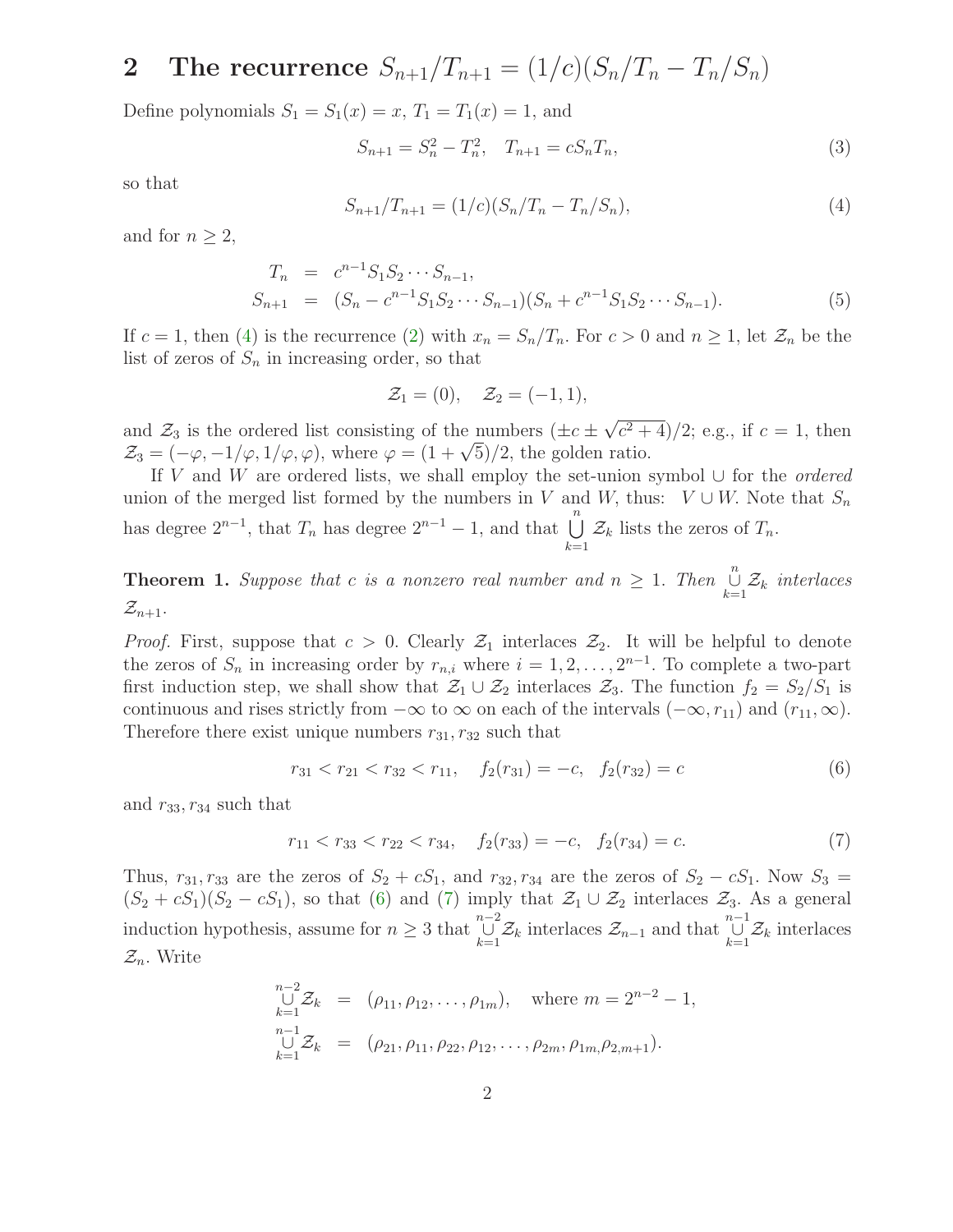<span id="page-2-0"></span>The function  $f_n = S_n/(S_1S_2\cdots S_{n-1})$  is continuous and strictly increasing on each of the intervals

$$
(-\infty, \rho_{11}), (\rho_{11}, \rho_{12}), \dots, (\rho_{1,m-1}, \rho_{1m}), \tag{8}
$$

with infinite limits (as in the argument above for  $f_2$ .) Let  $\rho_{31}, \rho_{32}$  be the unique numbers satisfying

$$
\rho_{31} < \rho_{21} < \rho_{32} < \rho_{11}, \quad f_n(\rho_{31}) = -c, \quad f_2(\rho_{32}) = c.
$$

Likewise applying the intermediate value theorem to the remaining intervals in [\(8\)](#page-2-0), we conclude that  $\bigcup_{n=1}^{\infty}$  $\bigcup_{k=1}^{\infty} \mathcal{Z}_k$  interlaces  $\mathcal{Z}_{n+1}$ .

Now suppose that  $c < 0$ . The recurrences [\(3\)](#page-1-3) show that the only exponents of c that occur in the polynomials  $S_n$  are even. Therefore, these polynomials and their zeros are identical to those already considered.

<span id="page-2-4"></span>**Theorem 2.** If  $n \geq 1$  and  $r \in \mathcal{Z}_n$ , then  $(cr \pm \sqrt{c^2r^2 + 4})/2 \in \mathcal{Z}_{n+1}$ .

*Proof.* The proposition clearly holds for  $n = 1$ . The zeros of  $S_2$  are  $-1$  and 1; let  $r_1$  be either of these, and let  $r_2$  be any number satisfying  $r_1 = (1/c)(r_2 - 1/r_2)$ , so that

$$
r_1 = \frac{r_2^2 - 1}{cr_2} = \frac{S_2(r_2)}{T_2(r_2)}.
$$

Taking  $r_1 = -1$  gives  $S_2(r_2) + T_2(r_2) = 0$  and taking  $r_1 = 1$  gives  $S_2(r_2) - T_2(r_2) = 0$ . Consequently,

$$
S_3(r_2) = (S_2(r_2) + T_2(r_2))(S_2(r_2) - T_2(r_2)),
$$

which implies that the 4 numbers  $r_2$  are the zeros of  $S_3$ . Continuing with arbitrary zeros  $r_1, r_2$  of  $S_2$ , let  $r_3$  be any number satisfying  $r_2 = (1/c)(r_3 - 1/r_3)$ , so that  $r_2 = S_2(r_3)/T_2(r_3)$ . Then

$$
r_1 = \frac{1}{c}(r_2 - \frac{1}{r_2}) = \frac{1}{c}(\frac{S_2(r_3)}{cr_3} - \frac{cr_3}{S_2(r_3)})
$$
  
= 
$$
\frac{S_2^2(r_3) - c^2r_3^2}{cS_2(r_3)T_2(r_3)} = \frac{S_3(r_3)}{T_3(r_3)}.
$$

Taking  $r_1 = -1$  gives  $S_3(r_3) + T_3(r_3) = 0$  and taking  $r_1 = 1$  gives  $S_3(r_2) - T_3(r_3) = 0$ , so that the 8 numbers  $r_3$  are the zeros of  $S_4$ . This inductive procedure shows that the zeros  $\rho$ of  $S_{n+1}$  arise from the zeros r of  $S_n$  by the rule  $r = (1/c)(\rho - 1/\rho)$ , and solving this for  $\rho$ finishes the proof.  $\blacksquare$ 

<span id="page-2-3"></span><span id="page-2-1"></span>**Theorem 3.** If  $n \geq 1$ , then

<span id="page-2-2"></span>
$$
S_{n+1}(x) = (cx)^{2^{n-1}} S_n(\frac{x}{c} - \frac{1}{cx}).
$$
\n(9)

More generally, if  $k = 2, 3, \ldots, n + 1$ , then

$$
S_{n+1} = T_k^{2^{n-k+1}} S_{n-k+2}(\frac{S_k}{T_k}).
$$
\n(10)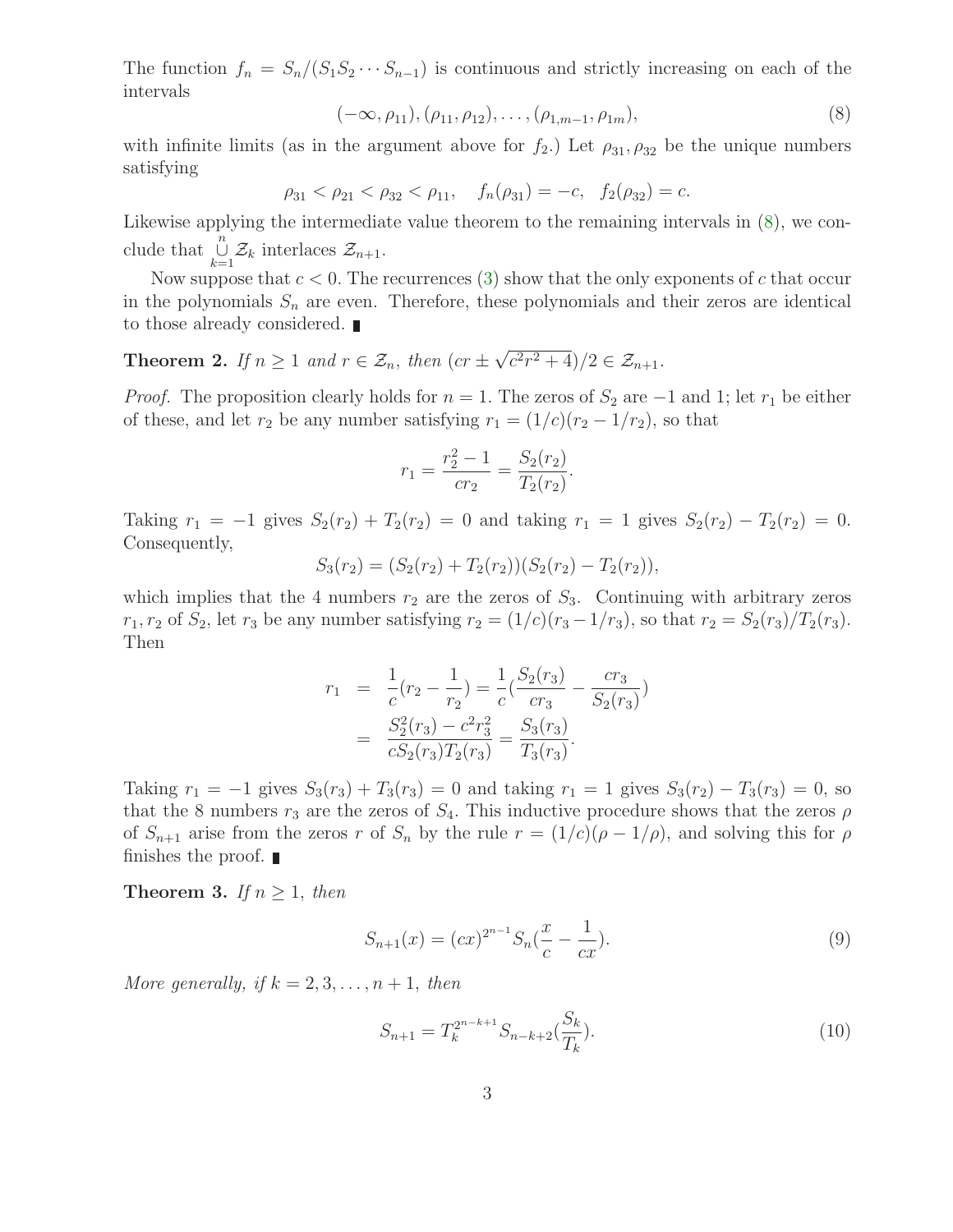*Proof.* First, we prove [\(9\)](#page-2-1). The assertion clearly holds for  $n = 1$ . Assume that  $n > 1$  and let  $m = 2^{n-1}$ . Denote the zeros of  $S_n$  by  $r_k$  for  $k = 1, 2, ..., m$ . By Theorem 2,

$$
S_{n+1}(x) = \prod_{h=1}^{m} (x - \frac{cr_h - \sqrt{c^2 r_h^2 + 4}}{2}) (x - \frac{cr_h + \sqrt{c^2 r_h^2 + 4}}{2})
$$
  
= 
$$
\prod_{h=1}^{m} (x^2 - cr_h x - 1)
$$
  
= 
$$
\prod_{h=1}^{m} x (x - \frac{1}{x} - cr_h)
$$
  
= 
$$
(cx)^m S_n(\frac{x}{c} - \frac{1}{cx}).
$$

<span id="page-3-0"></span>In case  $k = 2$ , equation [\(10\)](#page-2-2) is essentially a restatement of [\(9\)](#page-2-1), just proved. For  $k > 2$ , equations [\(10\)](#page-2-2) will now be proved by induction on k. Assume for arbitrary k satisfying  $2 \leq k \leq n$  that

$$
S_{n+1} = T_{k-1}^{2^{n-k+2}} S_{n-k+3}(\frac{S_{k-1}}{T_{k-1}}).
$$
\n(11)

Substitute  $S_k/T_k$  for x in [\(9\)](#page-2-1) with n replaced by  $n - k + 3$ :

$$
S_{n-k+3}(\frac{S_{k-1}}{T_{k-1}}) = (\frac{cS_{k-1}}{T_{k-1}})^{2^{n-k+1}} S_{n-k+2}(\frac{S_k}{T_k}),
$$

so that by  $(11)$ ,

$$
S_{n+1} = T_{k-1}^{2^{n-k+2}} \left(\frac{cS_{k-1}}{T_{k-1}}\right)^{2^{n-k+1}} S_{n-k+2} \left(\frac{S_k}{T_k}\right)
$$
  

$$
= (cT_{k-1}S_{k-1})^{2^{n-k+1}} S_{n-k+2} \left(\frac{S_k}{T_k}\right)
$$
  

$$
= T_k^{2^{n-k+1}} S_{n-k+2} \left(\frac{S_k}{T_k}\right).
$$

L

Using Theorems [1-](#page-1-4)[3,](#page-2-3) it is easy to establish the following properties of the polynomials and zeros:

- 1.  $S_n(-x) = S_n(x)$  for  $n \ge 2$ , and if  $r \in \mathcal{Z}_n$  then  $-r \in \mathcal{Z}_n$  for  $n \ge 1$ .
- 2.  $x^{2^{n-1}}S_n(1/x) = S_n(x)$  for  $n \ge 3$ , and if  $r \in \mathcal{Z}_n$  then  $1/r \in \mathcal{Z}_n$  for  $n \ge 2$ .

3. Suppose that  $c > 0$ , and let  $r_n$  denote the greatest zero of  $S_n$ . Then  $(r_n)$  is a strictly increasing sequence, and

$$
\lim_{n \to \infty} r_n = \begin{cases} (1-c)^{-1/2}, & \text{if } 0 < c < 1; \\ \infty, & \text{if } c \ge 1. \end{cases}
$$

An outline of a proof follows. Of course,  $r_n = (cr_{n-1} + \sqrt{c^2r_{n-1}^2 + 4})/2$ , so that  $(r_n)$  is strictly increasing. If  $0 < c < 1$ , then, as is easily proved,  $r_n < (1 - c)^{-1/2}$  for all n, so that a limit r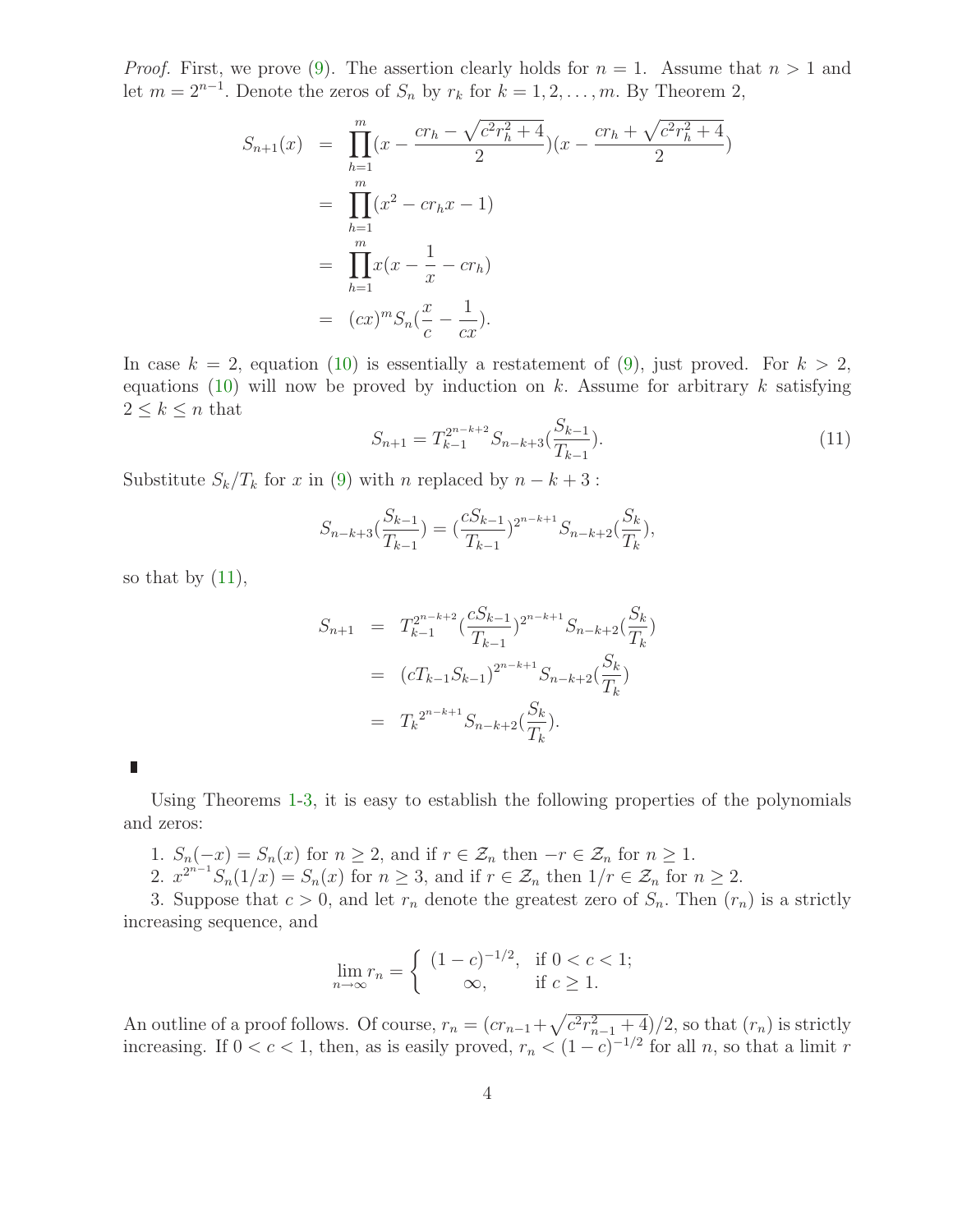exists; since  $r = (cr + \sqrt{c^2r^2 + 4})/2$ , we have  $r = (1 - c)^{-1/2}$ . On the other hand, supposing  $c \ge 1$ , if  $(r_n)$  were bounded above, then the previous argument would give  $r = (1 - c)^{-1/2}$ , but this is not a real number. Therefore  $r_n \to \infty$ .

<span id="page-4-0"></span>4. If  $n \geq 3$ , then

$$
S_n = S_{n-1}^2 + c^2 S_{n-1} S_{n-2}^2 - c^2 S_{n-2}^4.
$$
\n(12)

To prove this recurrence, from [\(5\)](#page-1-5) we obtain both

$$
c^{2n-4}(S_1S_2\cdots S_{n-3})^2S_{n-2}^2=S_{n-1}^2-S_n
$$

and

$$
c^{2n-6}(S_1S_2\cdots S_{n-3})^2 = S_{n-2}^2 - S_{n-1},
$$

and [\(12\)](#page-4-0) follows by eliminating  $(S_1S_2 \cdots S_{n-3})^2$ .

In the case  $c = 1$ , the recurrence [\(12\)](#page-4-0) is used (e.g., [\[1\]](#page-9-1)) to define the Gorškov-Wirsing polynomials, for which the initial polynomials are  $2x - 1$  and  $5x^2 - 5x + 1$  rather than x and  $x^2 - 1$ .

# 3 The polynomials  $V_n = S_n - c^{n-1} S_1 S_2 \cdots S_{n-1}$

<span id="page-4-1"></span>Equation [\(5\)](#page-1-5) shows that  $n \geq 2$ , the polynomial  $S_{n+1}$  factors. We use one of factors to define a sequence of polynomials

$$
V_n = V_n(x) = S_n - c^{n-1} S_1 S_2 \cdots S_{n-1},
$$
\n(13)

so that

$$
S_n(x) = V_{n-1}(x)V_{n-1}(-x), \tag{14}
$$

<span id="page-4-2"></span>
$$
2S_n(x) = V_n(x) + V_n(-x). \tag{15}
$$

Suppose that  $n \geq 3$ . Substitute  $n-1$  for n in [\(13\)](#page-4-1) and then multiply both sides of the result by  $cS_{n-1}$  to obtain

$$
cV_{n-1}S_{n-1}=cS_{n-1}^2-c^{n-1}S_1S_2\cdots S_{n-1},
$$

so that by  $(13)$ ,

$$
V_n = S_n - cS_{n-1}^2 + cV_{n-1}S_{n-1},
$$

and by [\(14\)](#page-4-2), and [\(15\)](#page-4-2) with  $n-1$  substituted for n,

$$
V_n(x) = V_{n-1}(x)V_{n-1}(-x) - c\left(\frac{V_{n-1}(x) + V_{n-1}(-x)}{2}\right)^2 + cV_{n-1}(x)\frac{V_{n-1}(x) + V_{n-1}(-x)}{2}.
$$

Thus, we have the following recurrence for the polynomials  $V_n$ :

$$
V_n = V_{n-1}(x)V_{n-1}(-x) + \frac{c}{4}[V_{n-1}^2(x) - V_{n-1}^2(-x)],
$$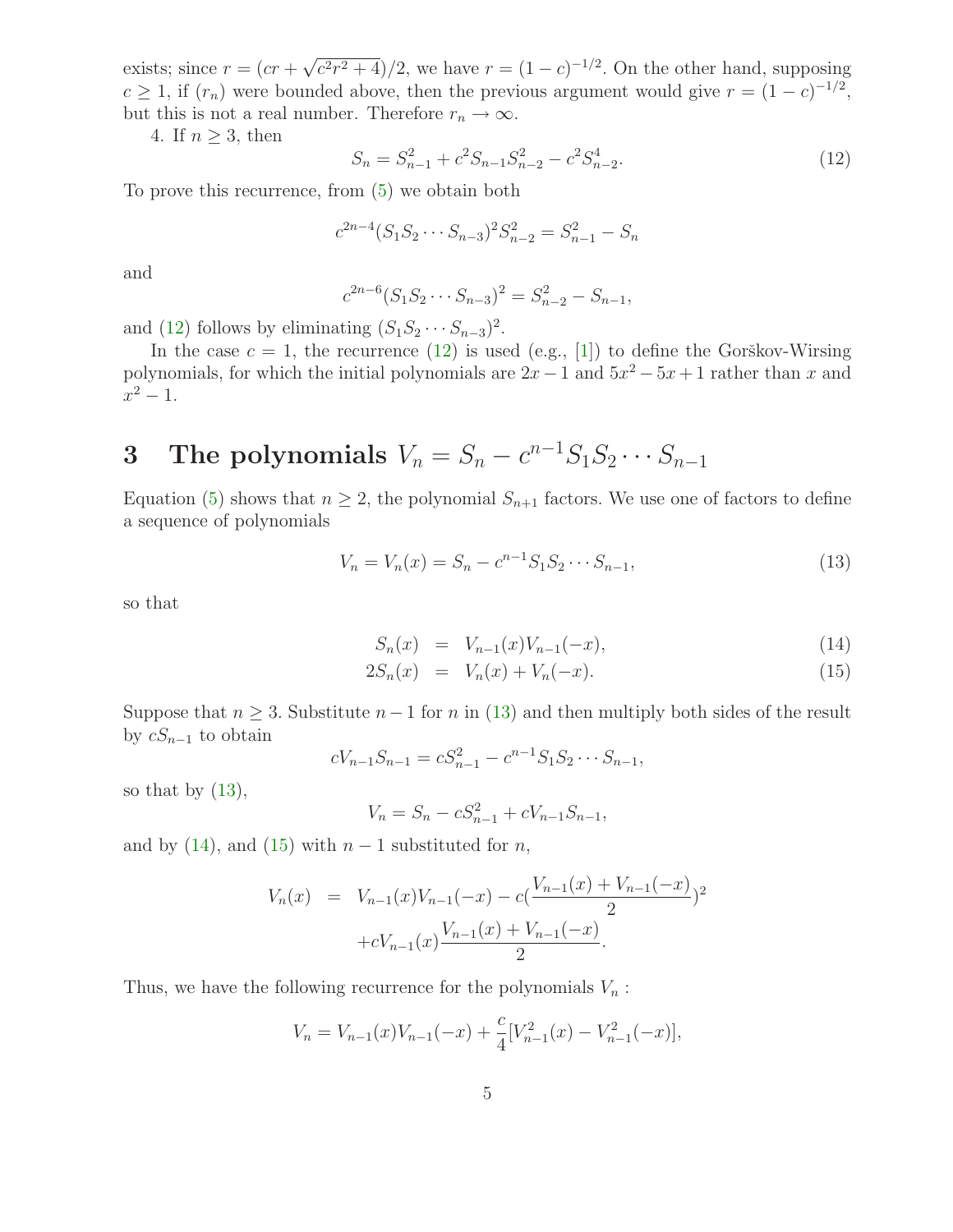for  $n \geq 3$ . Another recurrence for these polynomials stems directly from [\(9\)](#page-2-1) and [\(14\)](#page-4-2):

$$
V_{n+1}(x) = (cx)^{2^{n-1}} V_n(\frac{x}{c} - \frac{1}{cx}),
$$

for  $n \geq 2$ .

For the remainder of this section, assume that  $c > 0$ . For  $n \geq 2$ , let  $\mathcal{Z}_n^+$  denote the ordered list of zeros of  $V_n$  Since  $\mathcal{Z}_n^+ \subset \mathcal{Z}_n$ , we need only observe that in the rule given by Theorem [2](#page-2-4) for forming zeros, the half of the numbers in  $\mathcal{Z}_n$  that descend from  $r = 1$  in  $\mathcal{Z}_1^+$ are the numbers that comprise  $\mathcal{Z}_n^+$ . That is, if  $n \geq 2$  and  $r \in \mathcal{Z}_n^+$  then

$$
(cr\pm\sqrt{c^2r^2+4})/2\in\mathcal{Z}^+_{n+1}.
$$

For  $n \geq 3$ , no number in  $\mathcal{Z}_n^+$  is rational, so that  $V_n$  is irreducible over the rational integers.

Let  $r_n$  denote the greatest zero of  $S_n$ , and also of  $V_n$ . Then

<span id="page-5-0"></span>
$$
r_{n+1} = (cr_n + \sqrt{c^2r_n^2 + 4})/2,
$$

and from this recurrence easily follows

$$
r_{n+1} - 1/r_{n+1} = cr_n,\tag{16}
$$

of which the left-hand side is the distance from the least positive zero of  $S_{n+1}$  to the greatest.

#### 4 The case  $c = 1$

We turn now to the case that  $c = 1$ ; that is, the immediate generalization of [\(2\)](#page-0-0) to the case that the initial value is  $S_1(x) = x$ . The first four polynomials  $S_n$  and  $V_n$  are as shown here:

| $n \parallel S_n$                                             |               |
|---------------------------------------------------------------|---------------|
|                                                               |               |
| $x^2-1$                                                       | $x-1$         |
| $x^4-3x^2+1$                                                  | $x^2 - x - 1$ |
| $x^8 - 7x^6 + 13x^4 - 7x^2 + 1 \mid x^4 - x^3 - 3x^2 + x + 1$ |               |

Arrays of coefficients for  $S_n$  are indexed [\[4\]](#page-10-0) as  $\underline{\text{A147985}}$  $\underline{\text{A147985}}$  $\underline{\text{A147985}}$  and  $\underline{\text{A147990}}$ , and for  $T_n$  as  $\underline{\text{A147986}}$ . The polynomials  $V_n$  are related by the equation  $V_n(x) = U_n(-x)$  to polynomials  $U_n$  presented at [A147989.](http://www.research.att.com/cgi-bin/access.cgi/as/~njas/sequences/eisA.cgi?Anum=A147989)

As mentioned in Section 2, the greatest zero  $r_n$  of  $S_n$  grows without bound as  $n \to \infty$ . In order to discuss  $r_n$  in some detail, define

<span id="page-5-1"></span>
$$
z(x) = (x + \sqrt{x^2 + 4})/2,
$$

so that  $r_1 = 1$  and  $r_n = z(r_{n-1})$  for  $n \geq 2$ . The sequence  $(r_n)$  has some interesting properties arising from [\(16\)](#page-5-0). For example, if x is the positive number satisfying  $1 + 1/x = x$ , then  $x = r_2 = (1 + \sqrt{5})/2$ , and inductively, if x is the positive number satisfying

$$
\frac{1}{r_1} + \frac{1}{r_2} + \dots + \frac{1}{r_n} + \frac{1}{x} = x,\tag{17}
$$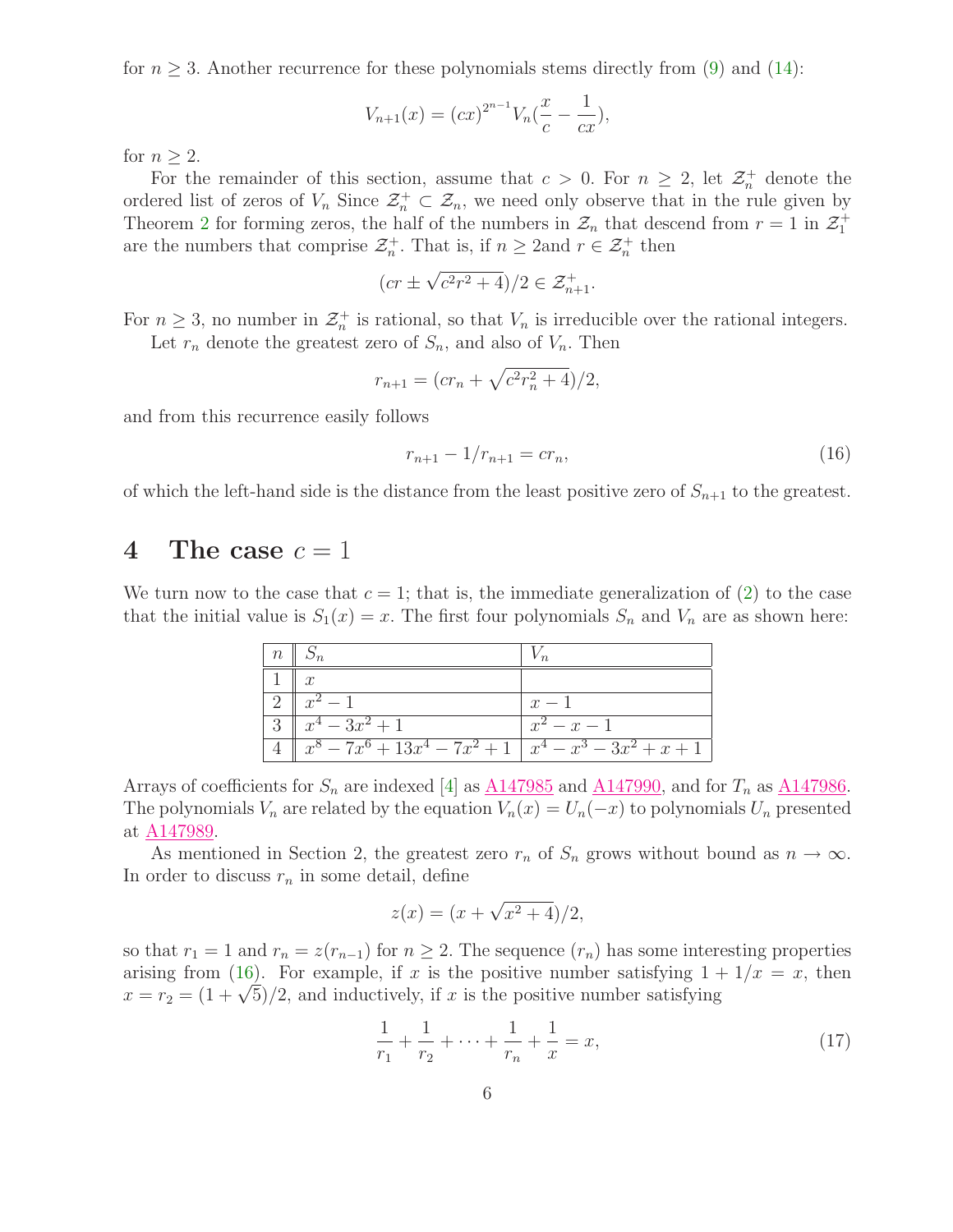then  $x = r_{n+1}$ . Equation [\(17\)](#page-5-1) shows how the numbers  $r_n$  arise naturally without reference to polynomials. Since 1 11

$$
r_{n+1} = \frac{1}{r_1} + \frac{1}{r_2} + \dots + \frac{1}{r_n} + \frac{1}{r_{n+1}},
$$

we have  $\sum^{\infty}$  $k=1$ 1  $\frac{1}{r_k} = \infty.$ 

<span id="page-6-1"></span>**Theorem 4.** If  $n \geq 1$ , and  $r_n$  is the greatest zero of  $S_n$ , then

$$
\sqrt{2n} - 1 < r_{n+1} < \sqrt{2n+1}.
$$

*Proof.* Taking  $c = 1$  in [\(16\)](#page-5-0) and squaring give

$$
\frac{1}{r_{n+1}^2} = r_n^2 - r_{n+1}^2 + 2,
$$

whence

$$
\sum_{k=2}^{n+1} \frac{1}{r_k^2} = r_1^2 - r_{n+1}^2 + 2n,
$$
  

$$
r_{n+1}^2 = 1 + 2n - \sum_{k=2}^{n+1} \frac{1}{r_k^2}
$$
  

$$
< 1 + 2n,
$$

so that  $r_{n+1} < \sqrt{2n+1}$ .

We turn next to an inductive proof that

<span id="page-6-0"></span>
$$
\sqrt{2n} - 1 < r_{n+1} \tag{18}
$$

for all n. This is true for  $n = 1$ , and we assume it true for arbitrary n and wish to prove that  $r_{n+2} > \sqrt{2n+2} - 1$ . We begin with the easily proved inequality

$$
4n^2 + 2n + 1 + 4n\sqrt{2n} + 4n + 2\sqrt{2n} < (2n + 2\sqrt{2n} + 1)(2n + 2).
$$

Taking the square root of both sides,

$$
2n + \sqrt{2n} + 1 < (\sqrt{2n} + 1)(\sqrt{2n + 2}),
$$

so that

$$
2n < (\sqrt{2n} + 1)(\sqrt{2n + 2} - 1).
$$

Expanding and adding appropriate terms to both sides,

$$
2n - 2\sqrt{2n + 2} + 5 > 4(2n + 2) + 2n + 1 - 4\sqrt{2n}\sqrt{2n + 2} - 4\sqrt{2n + 2} + 2\sqrt{2n}.
$$

Taking the square root of both sides,

$$
\sqrt{2n - 2\sqrt{2n} + 5} > 2\sqrt{2n + 2} - \sqrt{2n} - 1.
$$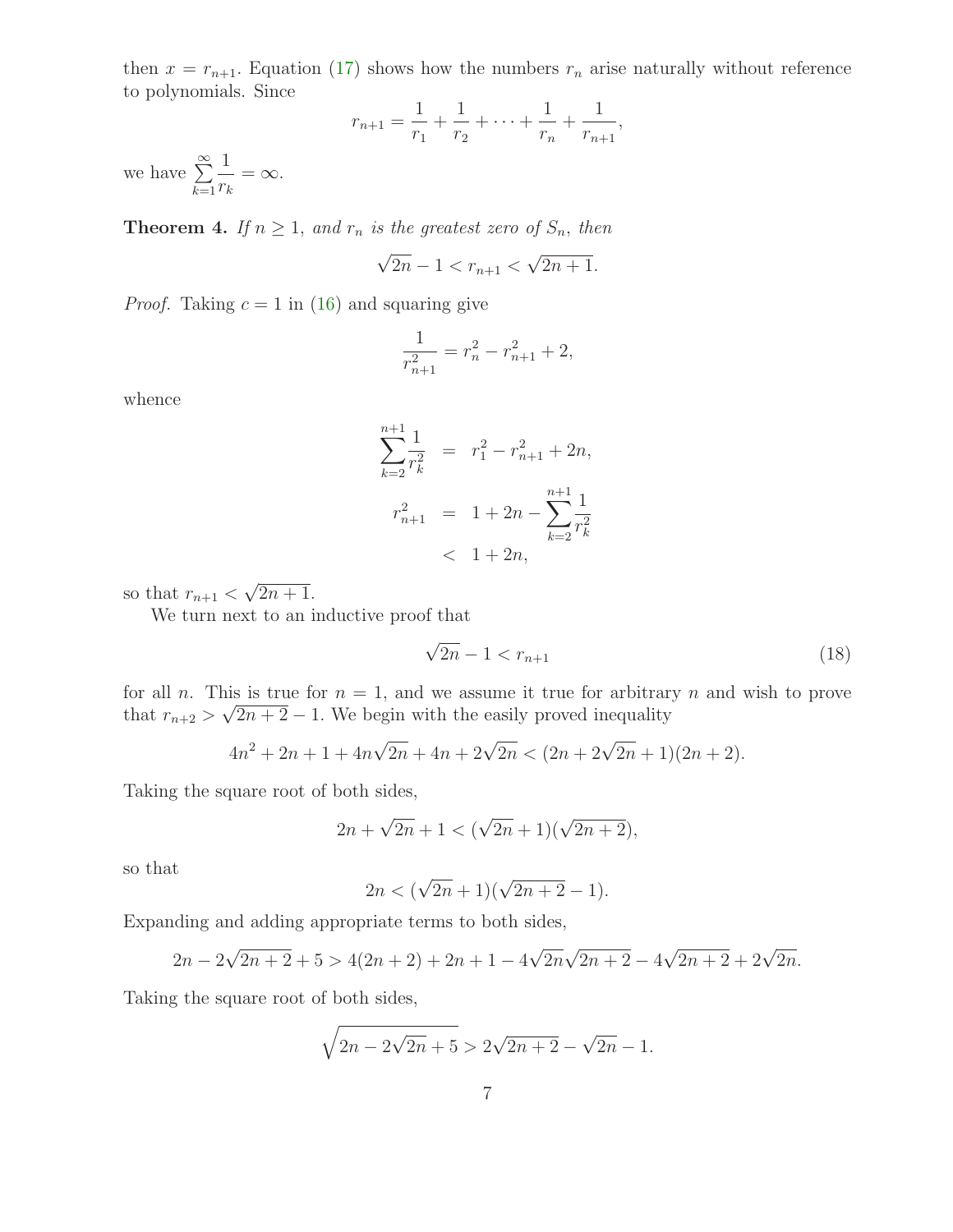Equivalently,

<span id="page-7-0"></span>
$$
\sqrt{2n} - 1 + \sqrt{2n - 2\sqrt{2n} + 5} > 2\sqrt{2n + 2} - 2,
$$

so that by the induction hypothesis [\(18\)](#page-6-0),

$$
r_{n+1} + \sqrt{2n - 2\sqrt{2n + 5}} > 2\sqrt{2n + 2} - 2.
$$
 (19)

The inequality [\(18\)](#page-6-0), after squaring, adding 4, and taking square roots, gives

$$
\sqrt{r_{n+1}^2 + 4} > \sqrt{2n - 2\sqrt{2n} + 5}.
$$

In view of [\(19\)](#page-7-0), therefore,

$$
r_{n+2} = \frac{r_{n+1} + \sqrt{r_{n+1}^2 + 4}}{2} > \sqrt{2n + 2} - 1.
$$

L

Theorem [4](#page-6-1) implies that  $\lim_{n \to \infty} r_n / \sqrt{n} = \sqrt{2}$  and that

$$
\frac{1}{2n+1} < \frac{1}{r_{n+1}^2} < \frac{1}{(\sqrt{2n-1})^2}.
$$

Consequently,

$$
\sum_{n=1}^{\infty}\frac{1}{r_n^2}=\infty,\quad \sum_{n=1}^{\infty}\frac{1}{nr_n}<\infty,\quad \text{and}\quad \sum_{n=1}^{\infty}\frac{1}{2^{n-1}r_n}<\infty.
$$

The second and third sums are approximately 2.26383447 and 1.518737247. For more digits of the latter, see  $\underline{A154310}$ .

#### 5 The case  $c = 2$

It is easy to prove that there is exactly one choice of  $c > 0$  in [\(3\)](#page-1-3) for which the resulting polynomial  $S_n(x) + iT_n(x)$  has the form

$$
(x+a+bi)^{2^n}
$$

for some real a and b and all  $n \geq 2$ . The unique values are  $c = 2$  and  $(a, b) = (0, 1)$ . In this case, the first three polynomials  $S_n$ ,  $T_n$ ,  $V_n$  are as shown here:

| $n \mid S_n$ |    |                                                               |
|--------------|----|---------------------------------------------------------------|
| $\cdot x$    |    |                                                               |
| $x^2-1$      | 2x | $x^2-2x-1$                                                    |
|              |    | $x^4 - 6x^2 + 1$   $4x^3 - 4x$   $x^4 - 4x^3 - 6x^2 + 4x + 1$ |

Arrays of coefficients for  $S_n$  and  $T_n$  are included as subarrays [\[4\]](#page-10-0) of arrays closely associated with Pascal's triangle. Specifically, for  $S_n$  see  $\underline{A096754}$ ,  $\underline{A135670}$ , and  $\underline{A141665}$ ; for  $T_n$ ,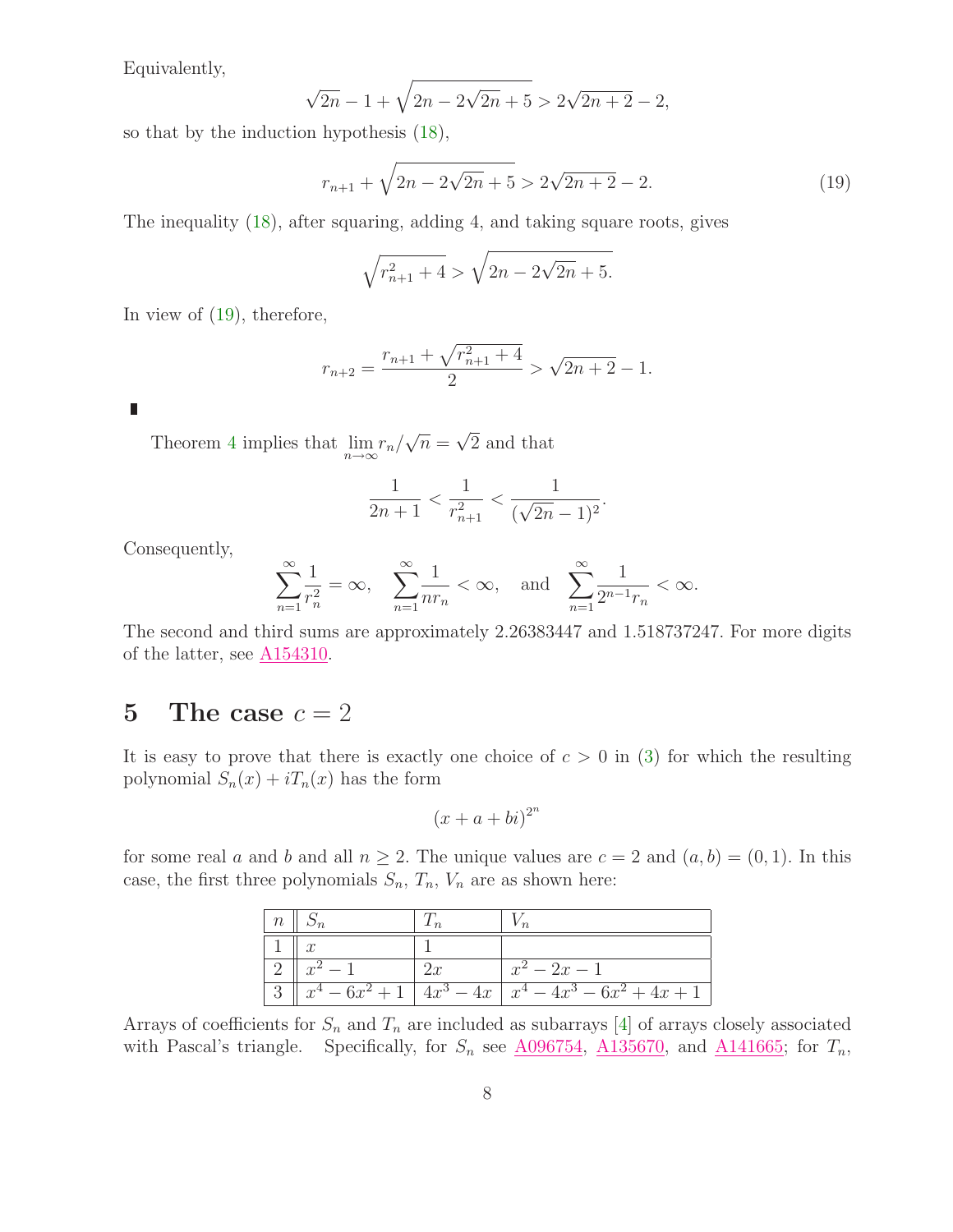see  $\underline{A095704}$  $\underline{A095704}$  $\underline{A095704}$  and  $\underline{A135685}$ . In the same way, coefficients for  $V_n$  can be read from A108086, modified in accord with the identity  $V_n(x) = U_n(-x)$ .

The fact that the zeros of  $T_n$  interlace those of  $S_n$  is an example of Theorem 1. However, in this case, one can also appeal to the Hermite-Biehler theorem: if  $S$  and  $T$  are nonconstant polynomials with real coefficients, then the polynomials  $S$  and  $T$  have interlacing zeros if and only if all the zeros of the polynomial  $S + iT$  lie either in the upper half-plane or the lower half-plane. For a discussion of this theorem and related matters, see Rahman and Schmeisser [\[3,](#page-9-2) pp. 196–209].

#### 6 The case  $c = 2i$

Suppose that  $S_n$  is a square for some n, and write  $S_n(x) = H_n^2(x)$ . Then

$$
S_n(\frac{x}{c} - \frac{1}{cx}) = H_n^2(\frac{x}{c} - \frac{1}{cx}).
$$

<span id="page-8-0"></span> $By (9),$  $By (9),$  $By (9),$ 

$$
S_{n+1}(x) = (cx)^{2^{n-1}} H_n^2(\frac{x}{c} - \frac{1}{cx}),
$$
\n(20)

which implies that  $S_{n+1}$  is a square. It is easy to show that the only nonzero choices of c for which  $S_3$  is a square are  $\pm 2i$ . Equation [\(20\)](#page-8-0) gives the recurrence

$$
H_{n+1}(x) = (2ix)^{2^{n-2}} H_n(\frac{i}{2x} - \frac{ix}{2}),
$$

which implies

$$
|H_{n+1}(e^{i\theta})| = 2^{\deg H_n} |H_n(\sin \theta)|
$$

for all real  $\theta$ . Another recurrence, which follows readily from [\(12\)](#page-4-0), is

$$
H_n = 2H_{n-2}^4 - H_{n-1}^2.
$$

The first four of these polynomials are as follows:

$$
H_3(x) = x^2 + 1
$$
  
\n
$$
H_4(x) = x^4 - 6x^2 + 1
$$
  
\n
$$
H_5(x) = x^8 + 20x^6 - 26x^4 + 20x^2 + 1
$$
  
\n
$$
H_6(x) = x^{16} - 88x^{14} + 92x^{12} - 872x^{10} + 1990x^8 - 872x^6 + 92x^4 - 88x^2 + 1
$$

Coefficients for the polynomials  $H_7$  and  $H_8$  are given at  $\underline{\text{A154308}}$ .

# **7** The recurrence  $P_{n+1}/Q_{n+1} = (1/c)(P_n/Q_n + Q_n/P_n)$

We return now to the recurrence [\(1\)](#page-0-1), with initial value  $x_0 = P_1 = P_1(x) = x$ . Taking  $Q_1 = Q_1(x) = 1$  leads to sequences  $P_n$  and  $Q_n$  defined by

$$
P_n = P_{n-1}^2 + cQ_{n-1}^2
$$
 and  $Q_n = cP_{n-1}Q_{n-1}$ .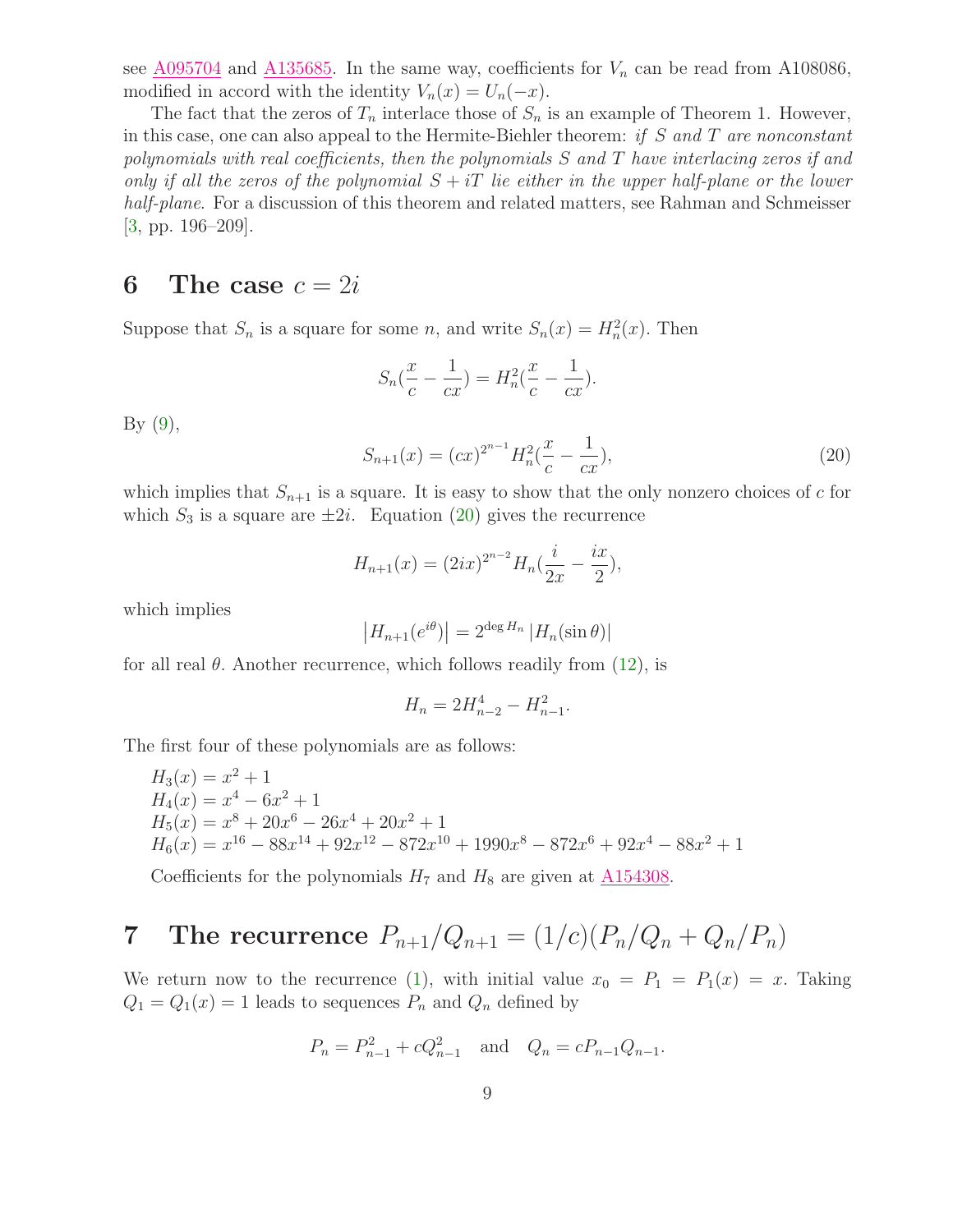<span id="page-9-3"></span>The properties of these polynomials are analogous to those of the polynomials  $S_n$  and  $T_n$ already discussed. Indeed,

$$
P_n(x) = S_n(ix) \tag{21}
$$

for  $n \geq 2$ , so that the zeros of  $P_n$  are ir, where r ranges through  $\mathcal{Z}_n$ , and, if  $c > 0$ , we have interlaced lists of zeros on the imaginary axis. The recurrence [\(12\)](#page-4-0) holds without change; that is, for  $n \geq 3$ , we have

$$
P_n = P_{n-1}^2 + P_{n-1}P_{n-2}^2 - P_{n-2}^4.
$$

Putting  $x = ie^{i\theta}$  in [\(9\)](#page-2-1) and applying [\(21\)](#page-9-3) lead to

$$
|P_{n+1}(e^{i\theta})| = |c|^{\deg P_n} \left| P_n(\frac{2}{c}\cos\theta) \right|
$$

for all real  $\theta$ .

For  $c = 1$ , coefficient arrays are given for the polynomials  $P_n$  and  $Q_n$  are indexed as [A147987](http://www.research.att.com/cgi-bin/access.cgi/as/~njas/sequences/eisA.cgi?Anum=A147987) and [A147988,](http://www.research.att.com/cgi-bin/access.cgi/as/~njas/sequences/eisA.cgi?Anum=A147988) respectively.

#### 8 Concluding remarks

The author is grateful to a referee for pointing out various properties associated with polynomials discussed in this paper — properties which may be worth further study. For example, the interlacing of zeros in Theorem [1](#page-1-4) implies that for fixed n, the polynomials  $T_n$  and  $S_n$  are consecutive members of some sequence of orthogonal polynomials. A consequence of Theorem [2](#page-2-4) is that there exists Euclidean straightedge-and-compass constructions for the zeros of  $T_n$  and  $S_n$ . The manner in which  $S_{n+1}$  arises from the argument of  $S_n$  in [\(9\)](#page-2-1) is similar to the Joukowski transform. Indeed [\(9\)](#page-2-1) can be written as

$$
e^{-i2^{n-1}\theta}S_{n+1}(e^{i\theta}) = c^{2^{n-1}}S_n(\frac{2i}{c}\sin\theta),
$$

so that, apart from a constant, the modulus of  $S_{n+1}$  on the unit circle is the modulus of  $S_n$ on a line segment. This has consequences for estimates, such as the derivative estimates of the Bernstein-Markov type.

#### <span id="page-9-1"></span>References

- [1] H. L. Montgomery, Ten Lectures on the Interface between Analytic Number Theory and Harmonic Analysis, CBMS Regional Conference Series in Mathematics, 84. Published for the American Mathematical Society, 1994, page 187.
- <span id="page-9-2"></span><span id="page-9-0"></span>[2] D. J. Newman, A Problem Seminar. Problem Books in Mathematics, Springer-Verlag, 1982. Problem 60.
- [3] Q. Rahman and G. Schmeisser, Analytic Theory of Polynomials, Oxford University Press, 2002.